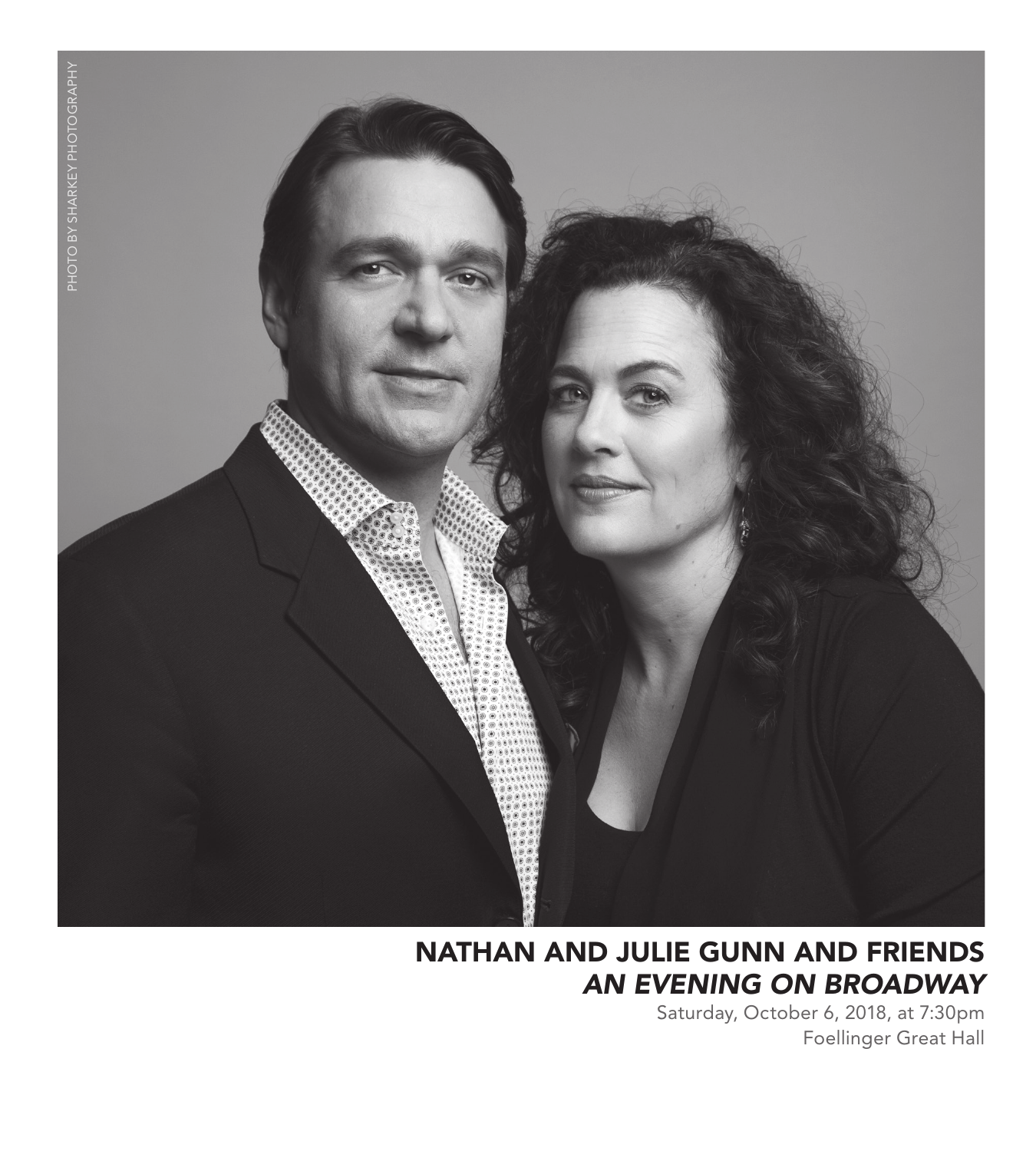## PROGRAM

### NATHAN AND JULIE GUNN AND FRIENDS *AN EVENING ON BROADWAY*

### FEATURING

Molly Abrams Lara Semetko-Brooks Colleen Bruton Elliot Emadian Olivia Gronenthal Ryan Bryce Johnson Nole Jones Gabrielle LaBare J.W. Morrissette Logan Piker Andrew Turner Rachel Weinfeld

### **ORCHESTRA**

Zachary Osinski, flute Emma Olson, oboe J. David Harris, clarinet Robert Brooks, saxophone Ronald Romm, trumpet Robert Sears, trumpet Michael Beltran, trombone Trevor Thompson, violin Amanda Ramey, violin Jacqueline Scavetta, viola Jordan Gunn, cello Lawrence Gray, bass Mary Duplantier, harp Ricardo Flores, percussion Julie Jordan Gunn, piano

### PRODUCTION CREDITS

Sarah Wigley, dramatic coordinator Elliot Emadian, choreography Michael Williams, lighting Alec LaBau, audio Madelyn Gunn, production assistant Adeline Snagel, stage manager Savanna Rung, assistant stage manager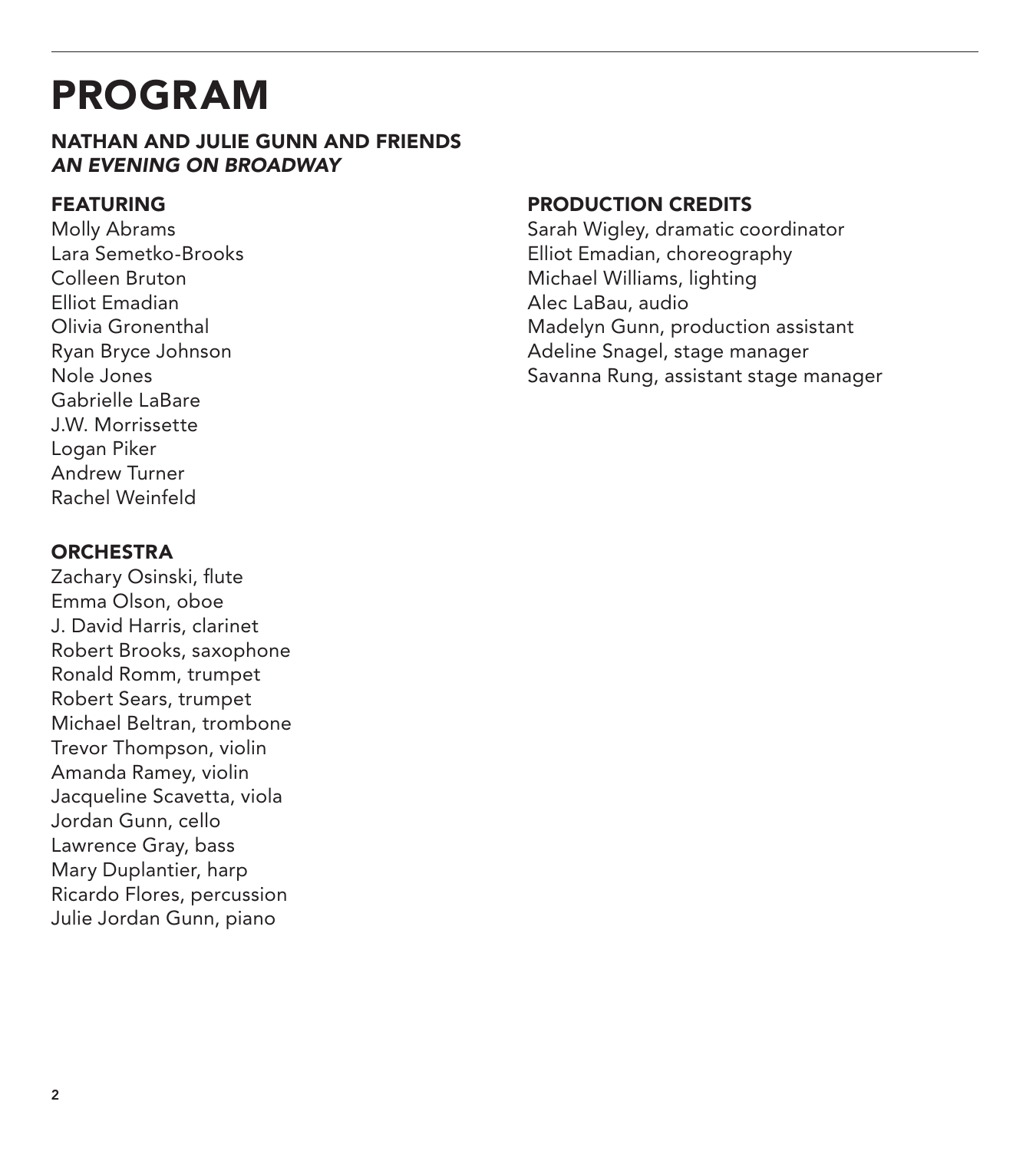Kurt Weill, music **Street Scene** (1946) Langston Hughes, lyrics *Ice Cream Sextet*

Frank Loesser, music and lyrics **Guys and Dolls** (1950) Jo Swerling and Abe Burrows, book *Fugue for Tin Horns*

Richard Rodgers, music **Carousel** (1945) Oscar Hammerstein II, book and lyrics *Bench Scene*

Jason Robert Brown, music and lyrics Parade (1998) Alfred Uhry, book *Big News!*

Lucy Simon, music **The Secret Garden** (1991) Marsha Norman, script and lyrics *Lily*'*s Eyes* Frances Hudgson Burnett, book **Andrew Turner, Nathan Gunn** 

Elmer Rice, book Ryan Bryce Johnson, Molly Abrams, Nole Jones, Gabrielle LaBare, Elliot Emadian, Andrew Turner *Wouldn't You Like to Be on Broadway?* Lara Semetko-Brooks, Nathan Gunn *What Good Would the Moon Be?* Lara Semetko-Brooks, J.W. Morrissette *Moon Faced, Starry Eyed* Logan Piker, Elliot Emadian

Nathan Gunn, Andrew Turner, Nole Jones *Adelaide's Lament* Colleen Bruton *Sit Down, You're Rocking the Boat* Nole Jones, Andrew Turner, Ryan Bryce Johnson, Elliot Emadian, Logan Piker

 Rachel Weinfeld, Nathan Gunn *Carrie/Mr. Snow* Molly Abrams, Ryan Bryce Johnson *Soliloquy* Nathan Gunn *You'll Never Walk Alone* Gabrielle LaBare

 Ryan Bryce Johnson *You Don't Know This Man* Nathan Gunn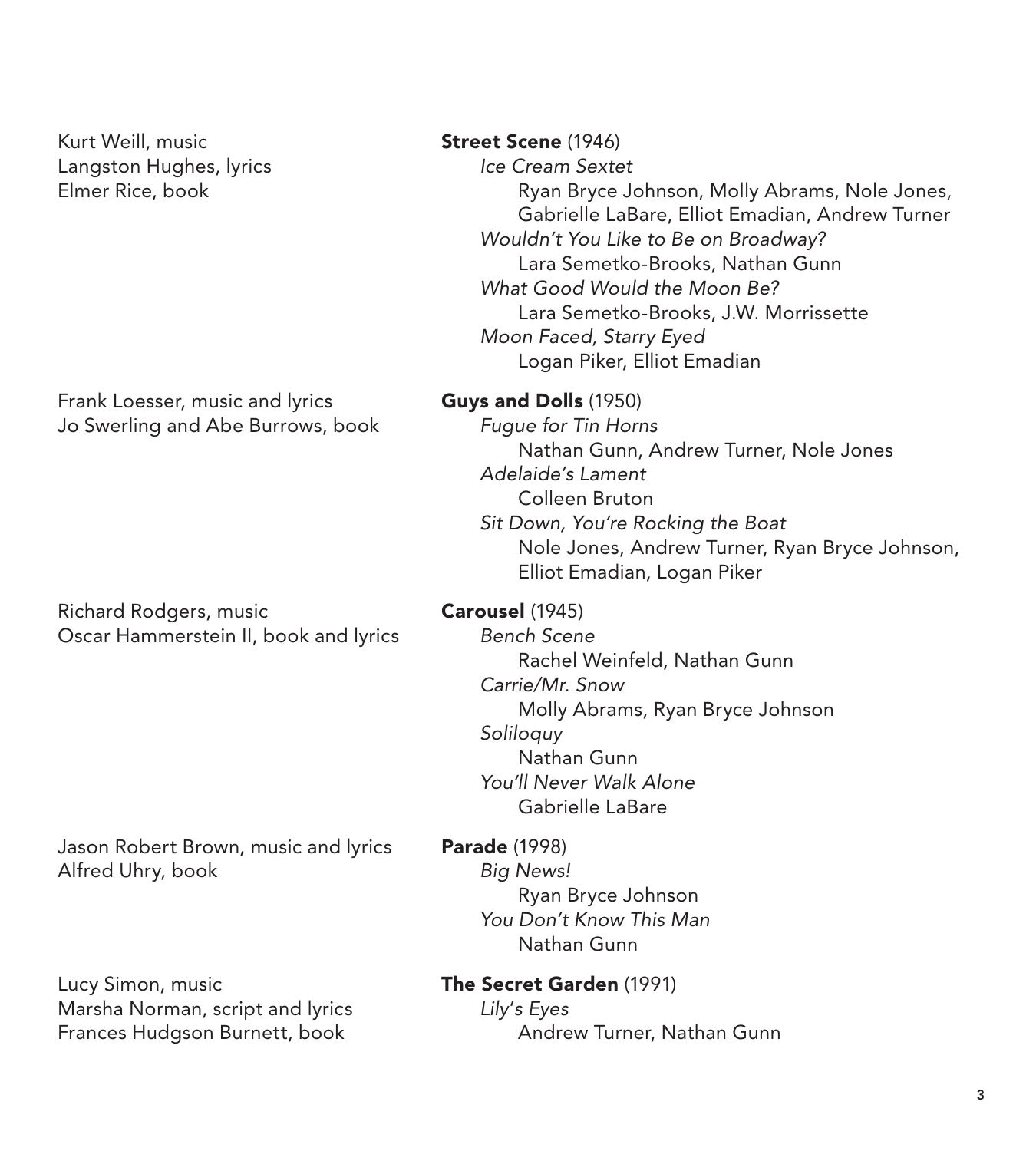Jeanine Tesori, music **Fun Home** (2013) Lisa Kron, book and lyrics *House on Maple Street*

Frederick Loewe, music<br>Alan Jay Lerner, book and lyrics **My Fair Lady** (1956)<br>*On the Street Where You Live* Alan Jay Lerner, book and lyrics George Bernard Shaw, play Andrew Turner

Jason Robert Brown, music and lyrics Songs For A New World (1995)

John DuPrez, music **Spamalot** (2004) Eric Idle, music, book, and lyrics *I'm All Alone*

Alison Bechdel, graphic novel Gabrielle LaBare, Olivia Gronenthal, Nathan Gunn *Changing My Major to Joan* Olivia Gronenthal *Edges of the World* Nathan Gunn

> *I*'v*e Grown Accustomed to Her Face* Nathan Gunn

 *King of the World* Nole Jones

Andrew Lippa, music and lyrics **The Addams Family** (2009) *Happy/Sad* Nathan Gunn

Nathan Gunn, Ensemble

*This performance is brought to you in partnership with Shot in the Dark Productions Inc.*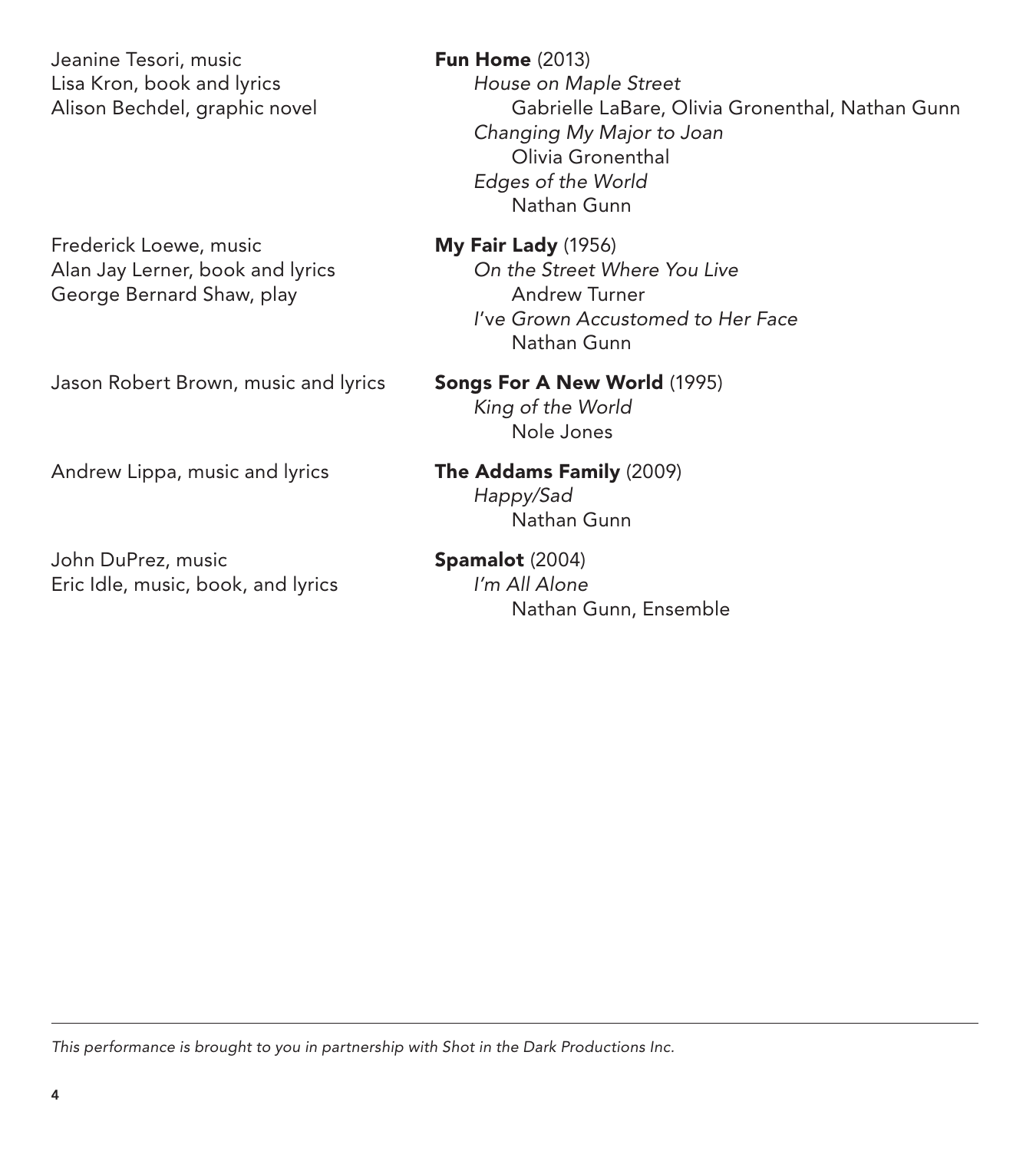### THANK YOU FOR SPONSORING THIS PERFORMANCE

With deep gratitude, Krannert Center thanks all 2018-19 Patron Sponsors and Corporate and Community Sponsors, and all those who have invested in Krannert Center. Please view their names later in this program and join us in thanking them for their support.

This event is supported by:



INGRID & BRUCE HUTCHINGS Two Previous Sponsorships



IRIS & BURT SWANSON Nineteen Previous Sponsorships Four Current Sponsorships



DENA & JIM VERMETTE in Memory of GINGER TIMPONE & RAYMOND TIMPONE III Four Previous Sponsorships



ANONYMOUS One Previous Sponsorship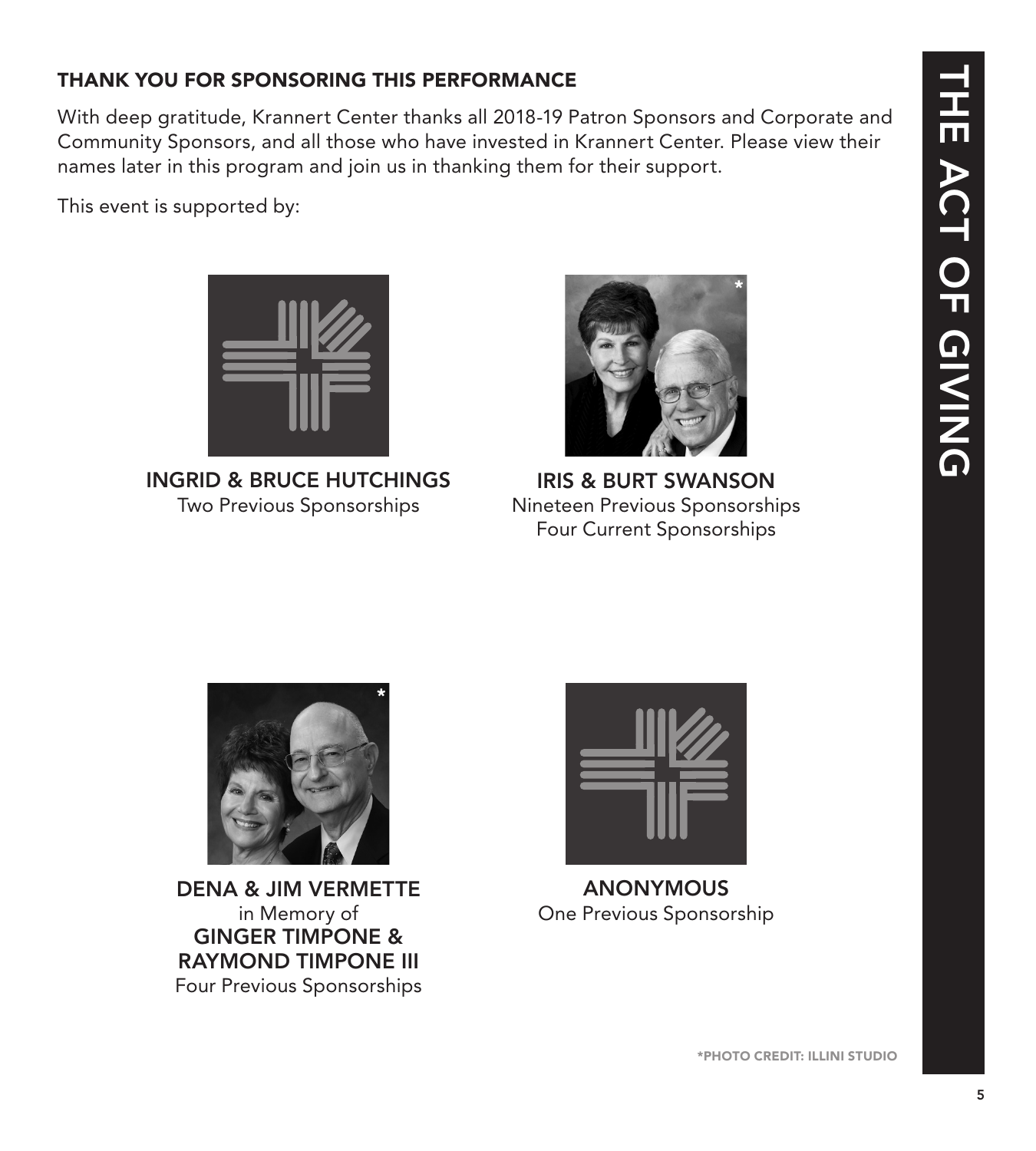

### CORPORATE & COMMUNITY SILVER SPONSORS



CORPORATE & COMMUNITY BRONZE SPONSOR

### HELP SUPPORT THE FUTURE OF THE ARTS. BECOME A KRANNERT CENTER SPONSOR BY CONTACTING OUR ADVANCEMENT TEAM TODAY:

KrannertCenter.com/Give • development@krannertcenter.illinois.edu • 217.333.1629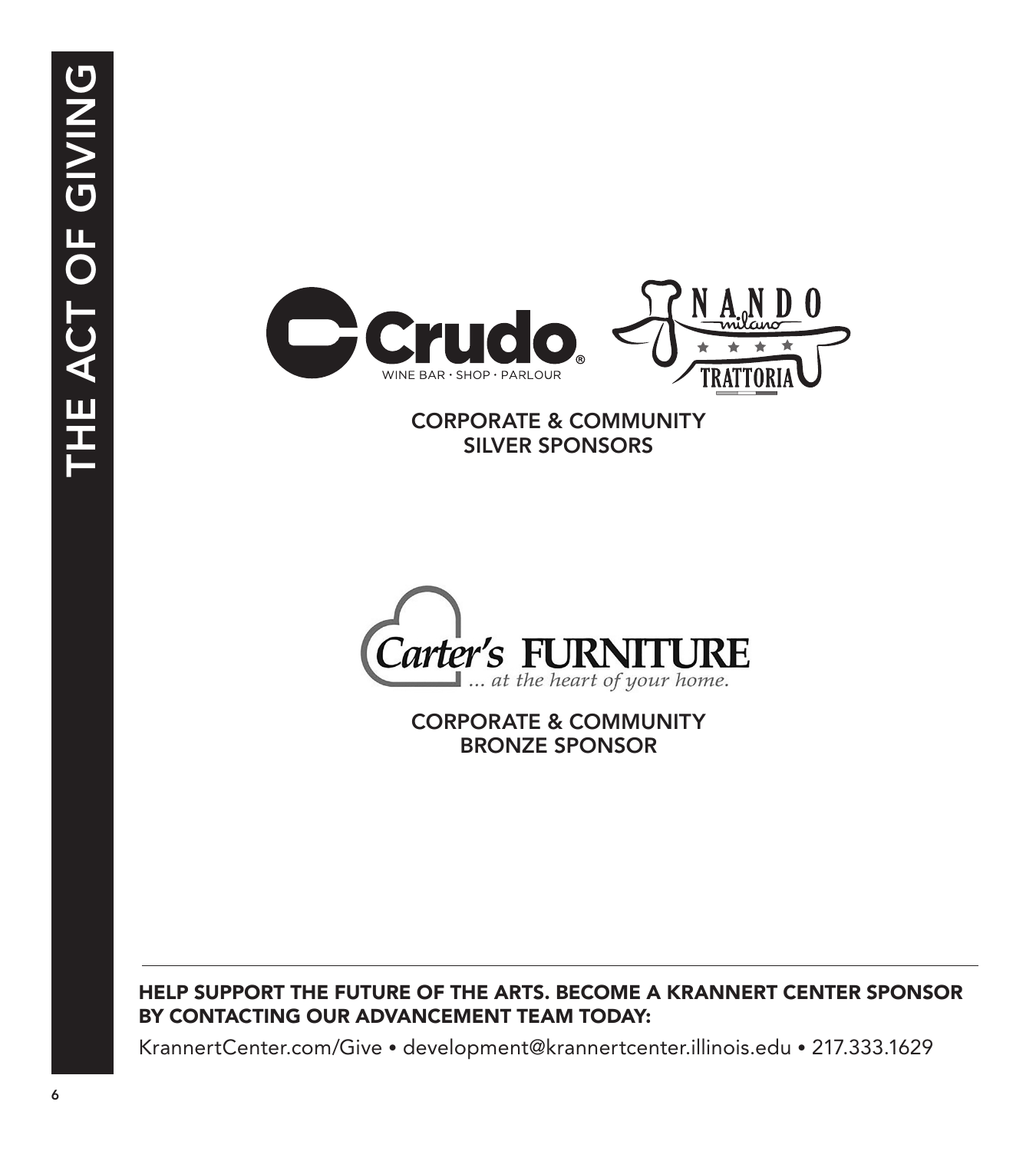## PROGRAM NOTES

Tonight, Nathan and I want to celebrate American musical theatre from two perspectives. First, looking back at what we now see as "classical" Broadway: *Carousel*, *Street Scene*, *Guys and Dolls*, and *My Fair Lady*—musicals written when our grandparents were younger than we are now and drawn from the literary giants of the early 20th century. Secondly, looking at that legacy in our children's generation and the works written in their lifetimes: *Secret Garden*, *Fun Home*, *Parade*, *The Addams Family*, and *Spamalot*—drawn sometimes from those same early 20th-century books, but also from television, film, and graphic novels, and featuring vivid characters, stirring scores, and an equally uncanny ability to depict the human condition.

—Julie Gunn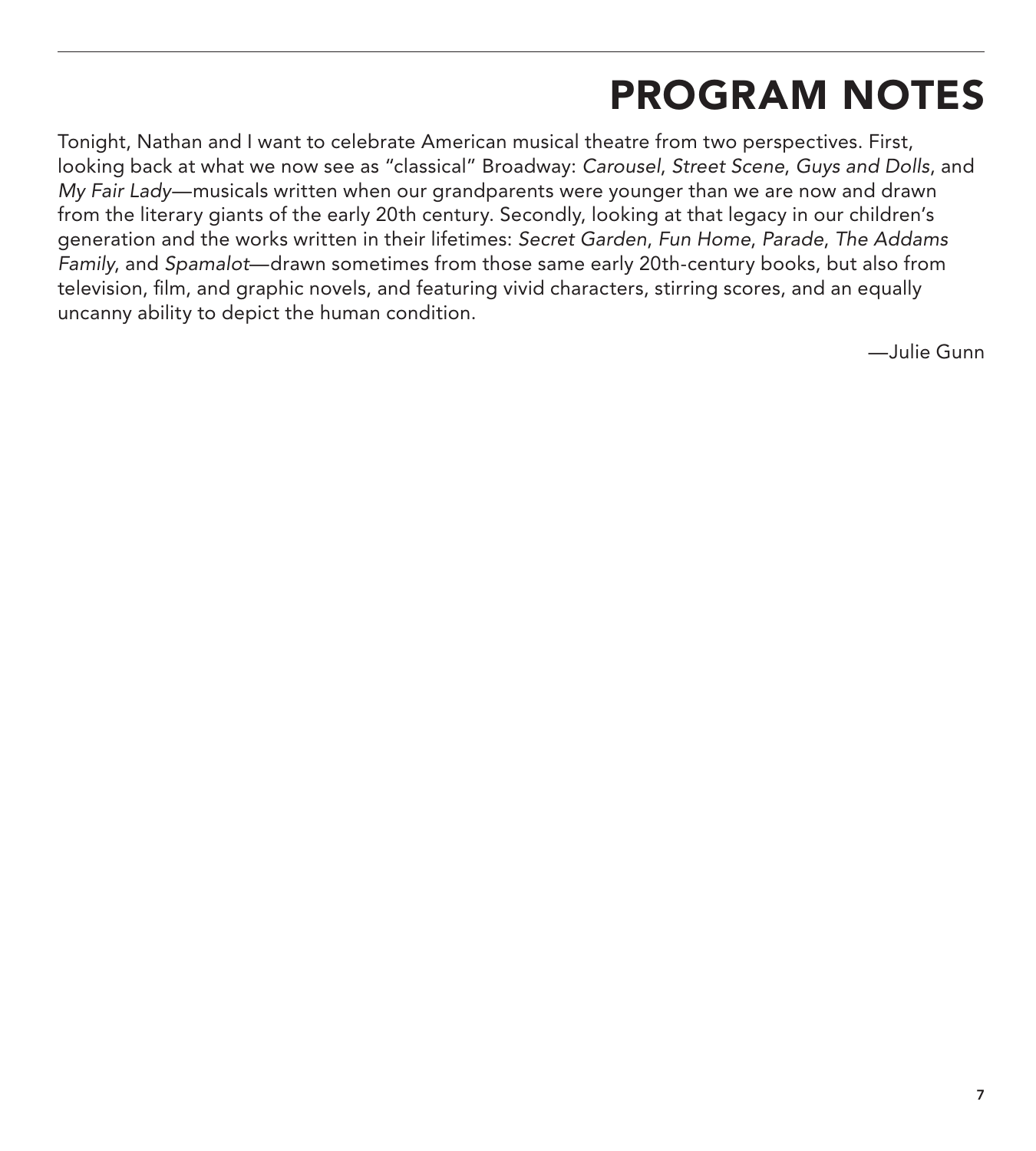# PROFILES

NATHAN GUNN is widely acclaimed for his diverse performing career bridging genres of opera, musical theatre, and recital. Gunn grew up in South Bend, Indiana, doing what most Midwestern boys do: playing sports, working hard at school, and spending time with family. His interest in music became a passion his junior year in high school when he was introduced to Mozart's opera, *Die Zauberflöte*. Consumed by a desire to learn more, Gunn went to the University of Illinois, the third generation to do so in his family, to study music and was mentored by John Wustman and William Miller.

As a performer Gunn is respected as an artist, a musician, and as a singing actor. He has performed on the greatest stages in the world as well as television, radio, video, and live simulcast performances. Gunn's famous portrayal of the character Papageno (*The Magic Flute*) was brought to the world stage in the first-ever live, HD broadcast performed at the Metropolitan Opera. In addition to Papageno, Gunn has reinvented classic roles such as Billy Budd, Figaro, and Don Giovanni, garnering many awards including a Grammy award for his portrayal of Billy Budd and the coveted Beverly Sills award. He has also been widely acclaimed for his ability to cross over into musical theatre. Performances of *Billy Bigelow* and *Lancelot* (Live at Lincoln Center), and in the New York Philharmonic's celebration of Stephen Sondheim's 80th birthday led to collaborations with musical theatre stars such as Mandy Patinkin, Kelli O'Hara, Audra McDonald and Kristin Chenoweth.

Gunn believes that music is a living art form and, therefore, needs to be relevant. He has championed dozens of new songs and operas, and sung theatre in a multitude of venues. His newest project is a one-man show produced and written by Hershey Felder called *Flying Solo,* which has been lauded for its "powerful and reflective response to father/son relationships." This coming year Gunn and his partner Julie Gunn's production company Shot in the Dark will produce and perform cabaret shows such as *Nathan and Julie Gunn and Friends: An Evening on Broadwa*y and *Drytown,* which help to entertain and educate the public while giving talented young artists and hometown celebrities a platform to show off their talents. The Gunns are also often seen in recital and cabaret settings where they enjoy creating programs unique to the special event.

Gunn is a professor and Swanlund Chair at the University of Illinois where he is co-director of Lyric Theatre @ Illinois, a comprehensive program embracing a broad continuum of opera and musical theatre while supporting the development of new works. Gunn developed and founded the first Bachelor of Musical Arts in lyric theatre curriculum in the nation. It is part of the School of Music at the University of Illinois and housed in Krannert Center for the Performing Arts.

In addition to life as a performer, educator, and advocate, Gunn is an avid patron of the arts. The Gunns consistently support pre-college music education and sponsor cultural events in order to secure the future of the art form. Gunn and his family reside in Champaign, Illinois.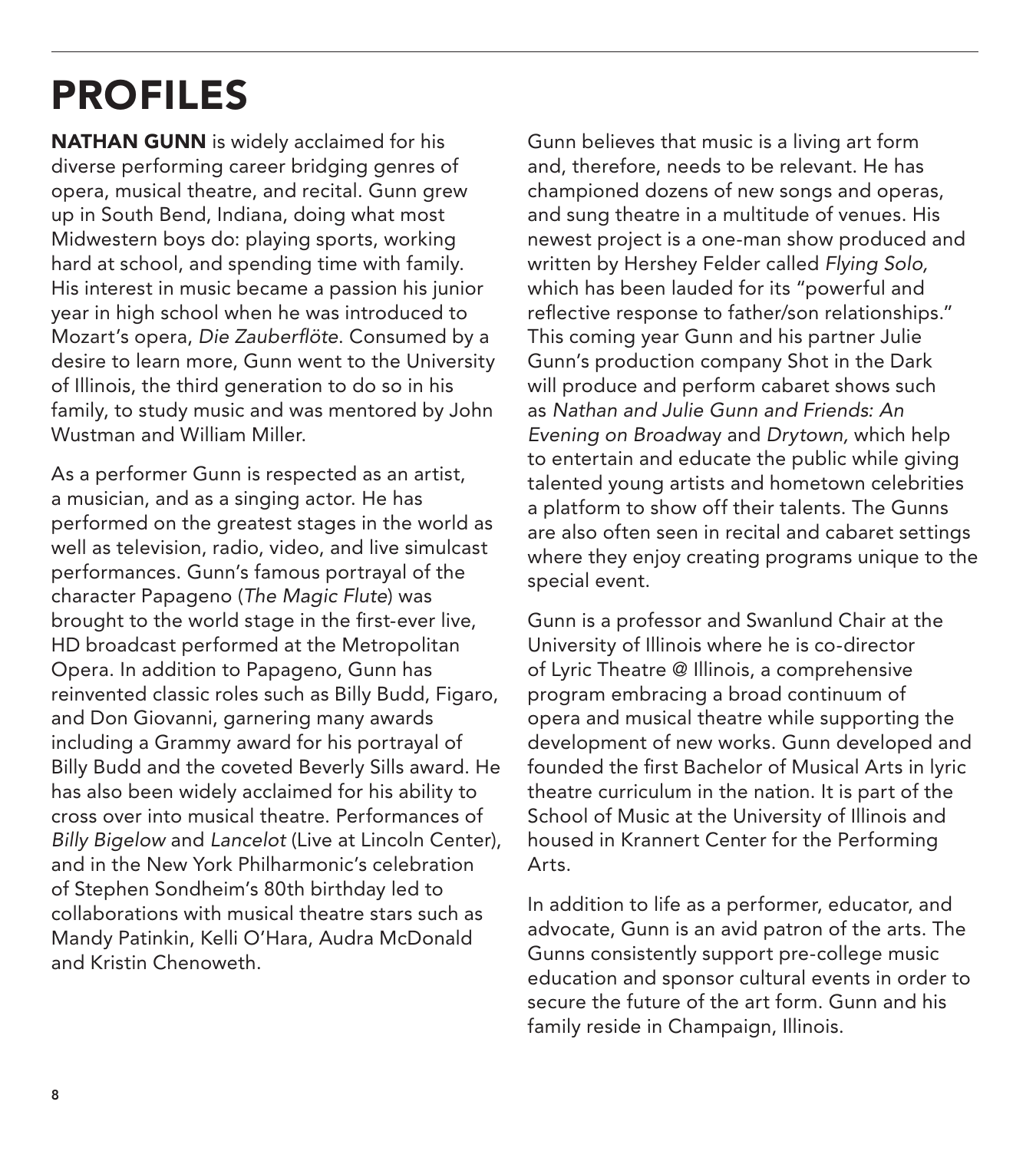**JULIE JORDAN GUNN** is a pianist, educator, and music director. She has performed on many of the world's most prestigious recital series, including the Aspen Festival, Auckland's Aotea Centre, Boston's Celebrity Series, Brussels' La Monnaie, Cal Performances, the Carnegie Hall Pure Voice Series, the Cincinnati Chamber Music Society, Cliburn Foundation, the Dallas Opera, Melbourne's Hamer Hall, Krannert Center for the Performing Arts, Lincoln Center Great Performers, Manhattan's Café Carlyle, McCallum Theatre for the Performing Arts, Metropolitan Opera Summerstage, Notre Dame's DeBartolo Center, Queensland Performing Arts Centre, the Ravinia Festival, St. Paul's Schubert Club, San Francisco Performances, Sydney Opera House, Toronto's Roy Thomson Hall, University of Chicago Presents, Washington's Vocal Arts Society, Wallis Annenberg Center in Beverly Hills, Washington National Opera, 92nd Street Y, and the United States Supreme Court. She has been heard with William Burden, Richard Croft, Michelle De Young, Elizabeth Futral, Isabel Leonard, Stefan Milenkovich, Kelli O'Hara, Mandy Patinkin, Patti LuPone, Yvonne Gonzales Redman, Alek Shrader, the Pacifica and Jupiter Quartets, and her husband and artistic partner Nathan Gunn. In the upcoming season she looks forward to recitals and cabarets in Vail, Colorado; Bridgehampton, New York; South Bend, Indiana; and at London's Wigmore Hall.

Director of lyric theatre studies at the University of Illinois, Gunn produces three mainstage operas or musical theatre works a year at Krannert Center for the Performing Arts. A faculty member at the School of Music, she enjoys teaching singers, pianists, chamber musicians, and songwriters, and conducting new works and musical theatre. She has given masterclasses at universities and young artists' programs all over the US, including the Aspen Festival, Cincinnati Conservatory of Music, Florida State University,

Houston Grand Opera Studio, Interlochen Center for the Arts, Metropolitan Opera Guild, Opera Theatre St. Louis, the Ryan Young Artists' Program, Santa Fe Opera, Ravinia's Steans Institute, and Vanderbilt University. She enjoyed tenures as artist-in-residence at Cincinnati Opera, the Glimmerglass Festival, and Ontario's Highlands Opera Studio. Gunn is the founder of the Illinois School of Music Academy, a program for talented pre-college chamber musicians and composers.

Gunn enjoys working at the intersection of different disciplines and collaborates with artists in the fields of theatre, dance, and design whenever possible. She has served as a coach or conductor at Chicago Opera Theater, Highlands Opera Studio, the Metropolitan Opera Young Artist Program, Opera North, Opera Theatre of St. Louis, Southern Methodist University, Theatreworks!, and Wolf Trap Opera. She is committed to new works and in recent seasons has been part of several world premieres as a coproducer, a pianist, or as a conductor, including concert works by Augusta Read Thomas, Jennifer Higdon, and Harold Meltzer; staged works like *Polly Peachum* (Scheer/Van Horn), *Letters from Quebec to Providence in the Rain* (Gill), *Black Square* (Demutsky), *PRISM* (Reid), *The Surrogate* (Macklay), and *Bhutto* (Fairouz), often in collaboration with Beth Morrison Projects and American Opera Projects.

A member of the American Society of Composers, Authors and Publishers, she is the author of many arrangements of songs for chamber groups and orchestras. Her arrangements have been heard at Carnegie Hall, Chicago's Symphony Center, DeBartolo Center, Ithaca College, Interlochen Center for the Arts, Kennedy Center, Krannert Center for the Performing Arts, London's Queen Elizabeth Hall, and in Sun Valley, Idaho.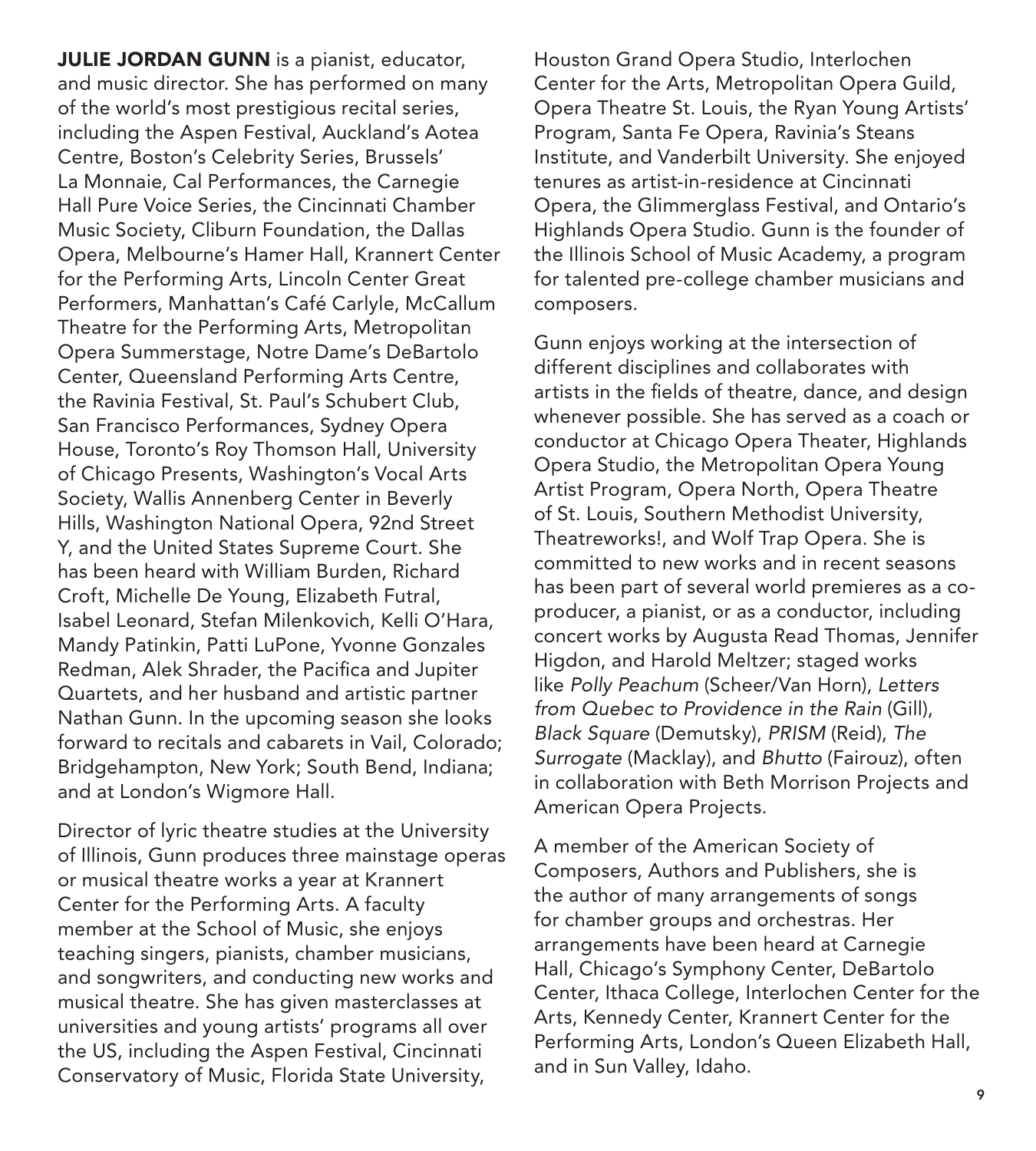MOLLY ABRAMS is originally from Maine and is currently a Master of Music student in vocal performance and literature at the University of Illinois, studying with Yvonne Redman. Abrams appeared as Gretel last year in Lyric Theatre @ Illinois' production of *Hansel and Gretel*. She most recently performed the role of Antonia in *Les Contes d'Hoffmann* with The Midwest Institute of Opera. Last spring Abrams won first place in her division at the Chicago Chapter NATS Classical Competition.

LARA SEMETKO-BROOKS is a doctoral candidate in jazz studies-voice at the University of Illinois, where she also received her Master of Music in voice performance and literature. She has performed such roles as Clara Johnson in *The Light in the Piazza*, Musetta in *La Boh*é*me*, Lily Vanessi/Kate in *Kiss Me, Kate*, and Tytania in *A Midsummer Night's Dream*, to name a few. Semetko-Brooks is a lecturer in applied voice and opera studies at Washburn University.

COLLEEN BRUTON is a senior receiving her Bachelor of Musical Arts in lyric theatre at the University of Illinois this spring. She will be the first graduate of this new program offered through the School of Music. Bruton studies under Sarah Wigley and previously under Yvonne Redman. Highlights of her previous stage credits include *She Loves Me*, *The 25th Annual Putnam County Spelling Bee*, *Joseph and the Amazing Technicolor Dreamcoat*, *The Light in the Piazza*, and *Don Giovanni*. Bruton is also a member of the UI Chamber Singers, with whom she premiered a work at Lincoln Center this past spring.

ELLIOT EMADIAN is a gender non-conforming dance and multimedia artist operating out of Urbana, Illinois. They began singing in order to be just like their older sister, and this annoying, sibling copycatting led them to release a fulllength album, *selftalk*, in 2016 (Elliot Reza). They continued their musical education taking a course on songwriting under Dr. Stephen Taylor and Dr. Julie Gunn. Emadian is incredibly excited to perform in *An Evening of Broadway*.

**OLIVIA GRONENTHAL** is a senior studying vocal performance with Dawn Harris. Most recently, she appeared as Hansel in the Vancouver Summer Opera Workshop's production of *Hansel and Gretel*. Last year Gronenthal appeared in Lyric Theatre @ Illinois' production of *Hansel and Gretel* as Hansel and in the ensemble of *Don Giovanni*.

RYAN BRYCE JOHNSON, tenor, is currently pursuing a master's degree in vocal performance and literature at the University of Illinois where he studies with Jerold Siena. Johnson also holds a bachelor's degree in vocal performance at Texas Tech University and has sung multiple operatic and musical theatre roles with Texas Tech Opera Theatre and Lyric Theatre @ Illinois. Johnson recently appeared as Don Ottavio in Lyric Theatre @ Illinois' production of *Don Giovanni*.

NOLE JONES is an actor and singer from Birmingham, Alabama. Favorite appearances include *She Loves Me* (Georg Nowack) and *The Light in the Piazza* (Fabrizio) with Lyric Theatre @ Illinois and *Ragtime* and *Show Boat* with the Utah Festival Opera. Jones teaches musical theatre voice at Illinois Wesleyan University. He recently completed his Master of Music in voice performance at the University of Illinois, and holds degrees in both music and theatre from the University of Alabama at Birmingham.